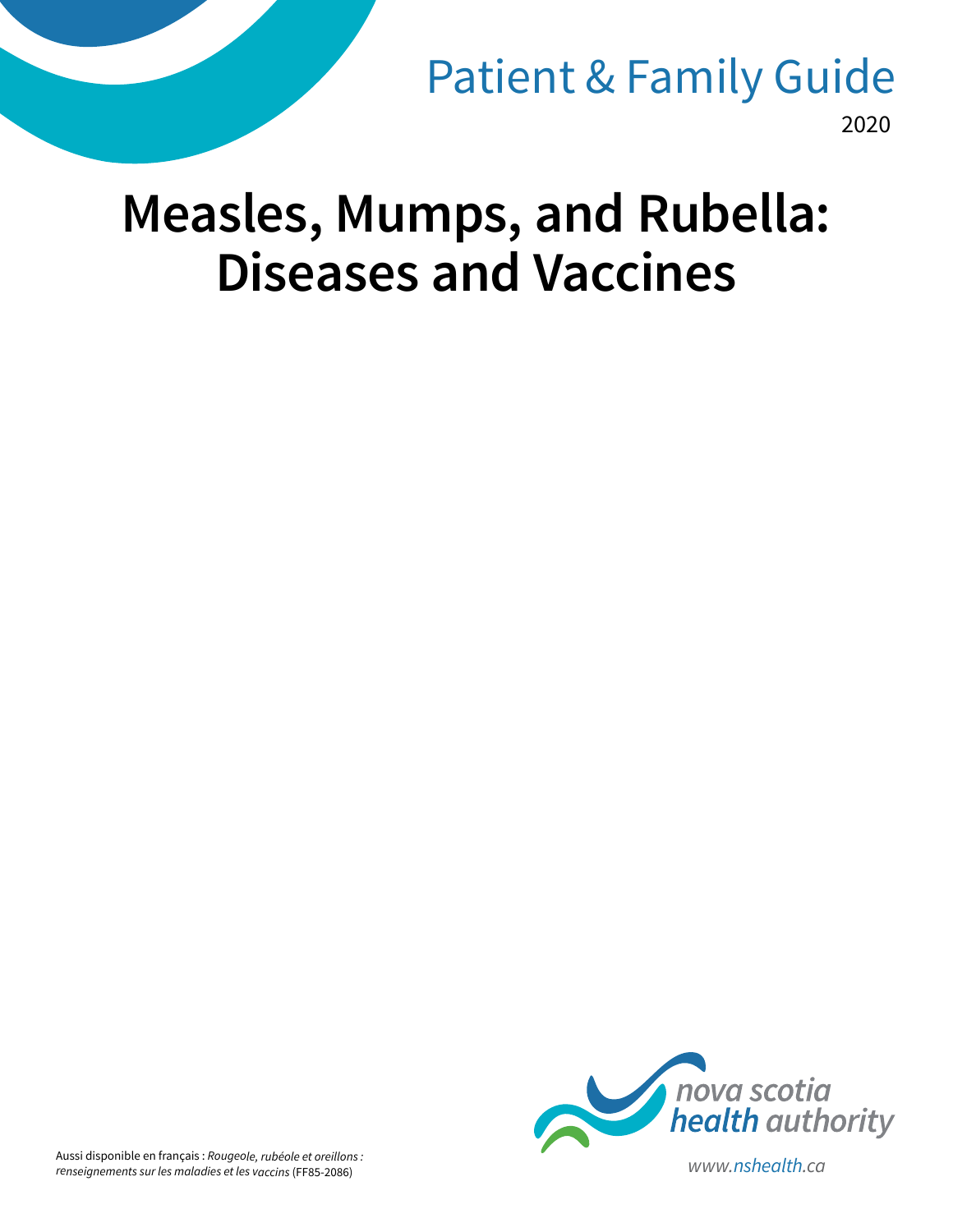# **Measles, Mumps, and Rubella: Diseases and Vaccines**

# **What is measles?**

- Measles is a severe, highly contagious disease caused by a virus. Measles can affect both children and adults.
- It is also called red measles or rubeola.
- It causes a rash, high fever, cough, runny nose, and watery eyes lasting 1 to 2 weeks.
- It may lead to ear infections and pneumonia (lung infection).
- It may lead to encephalitis (inflammation of the brain) which happens in about 1 case in 1,000 people and may cause seizures or deafness.
- It can be a life-threatening disease.
- **It is preventable by getting a vaccine.**

# **What is mumps?**

- Mumps is a severe, highly contagious disease caused by a virus. Mumps can affect both children and adults.
- It causes fever, headache, and inflammation of the salivary glands. These glands are in front of and below each ear. This causes the cheeks to swell.
- It may cause a mild inflammation of the covering of the brain and spinal cord (meningitis).
- It may also cause encephalitis (inflammation of the brain).
- It can cause deafness.
- It may cause painful inflammation, swelling of the testicles, or abdominal (belly) pain.
- **It is preventable by getting a vaccine.**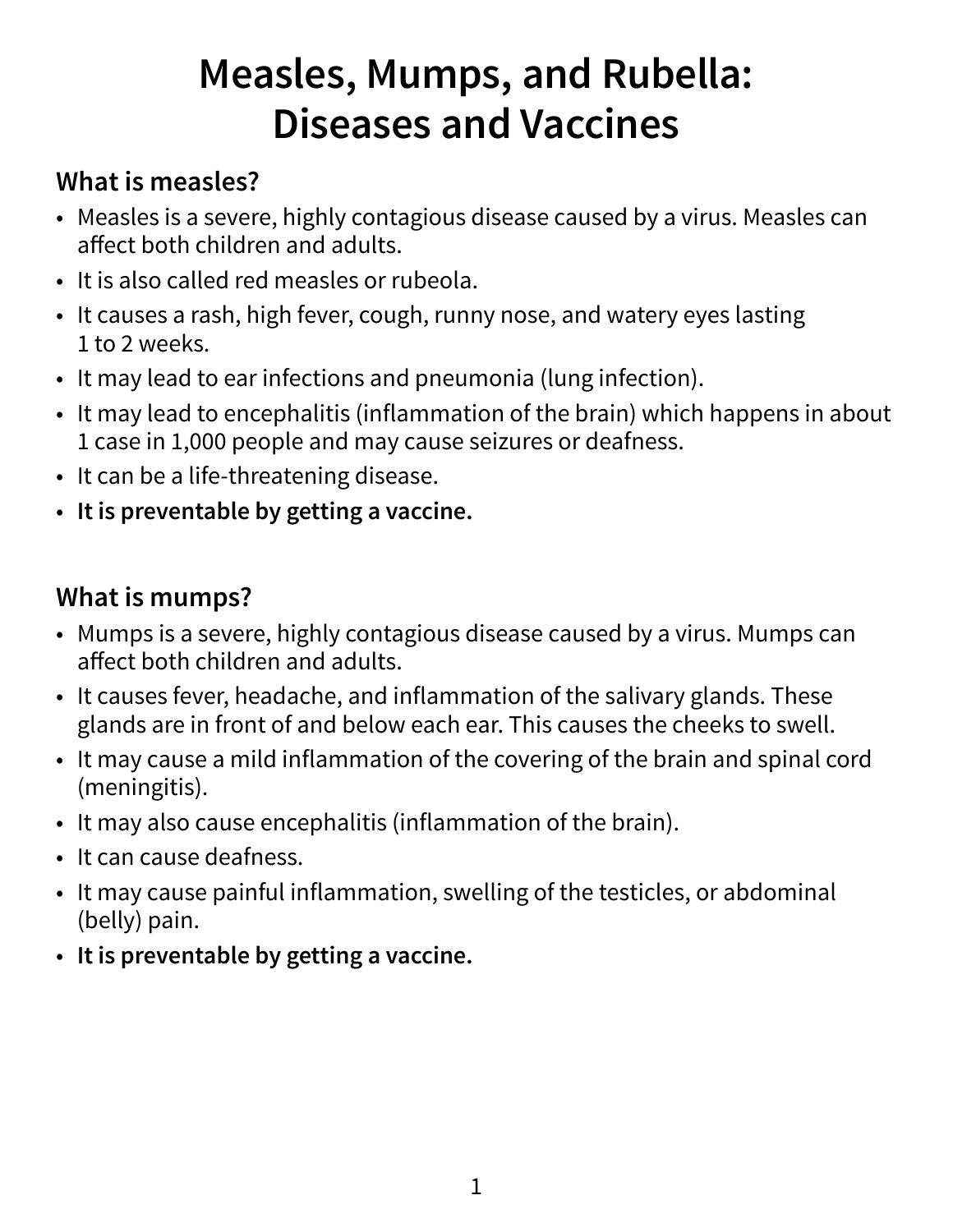# **What is rubella?**

- Rubella is a severe, highly contagious disease caused by a virus. Rubella can affect both children and adults.
- Rubella may also be called German measles.
- It can cause encephalitis (inflammation of the brain).
- It causes a low fever, rash, and swelling of nodes in the neck for about 3 days.
- It may cause swelling and aching of the joints for about 1-2 weeks.
- Rubella can cause arthritis in up to 1 of every 2 teenage and adult women who get the disease.
- It can cause deformities in an unborn child (if the mother has rubella during pregnancy).
- **It is preventable by getting a vaccine.**

#### **What is the measles, mumps, and rubella (MMR) vaccine?**

- Getting immunized with MMR vaccine is the best way to prevent measles, mumps, and rubella.
- MMR vaccine has a tiny amount of live virus that is specially treated so that it won't cause the disease in healthy people.
- MMR vaccine is 3 vaccines combined into a single shot.
- The vaccine is injected under the skin.
- The vaccine is very effective in preventing measles, mumps, and rubella.
- Most people (9 out of 10) who get the vaccine will have full protection, probably for life.
- The remaining 1 out of 10 who are not fully protected after getting the vaccine may get the disease if they are exposed to it, but it will be milder.
- Most children who get a booster (followup dose of the vaccine) between 18 months and 6 years of age will be protected.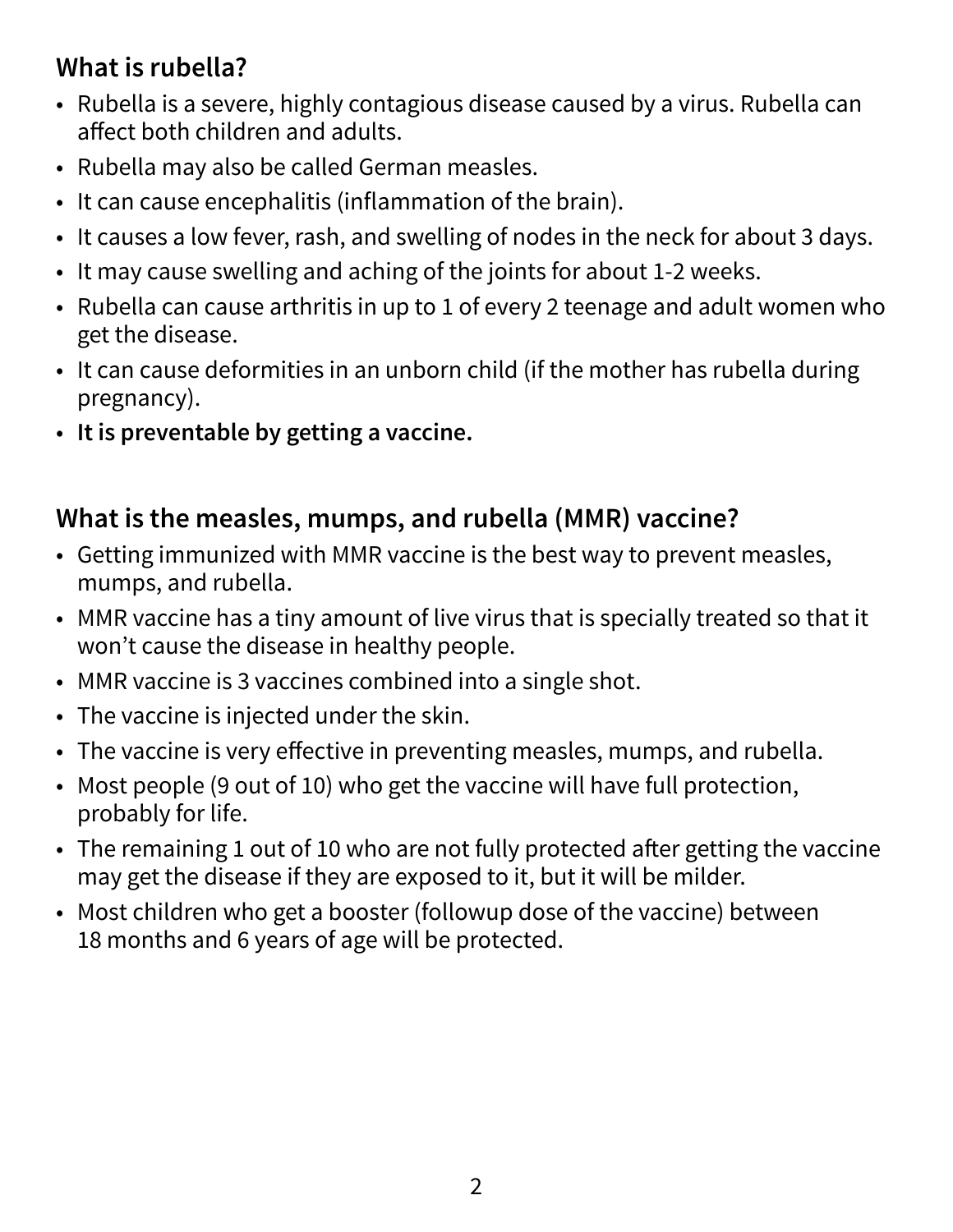# **Who should get the MMR vaccine?**

- Anyone born in 1970 or later should get 2 doses of MMR vaccine. Each dose must be documented, meaning that a record of each received vaccine is on file with Public Health or a health care provider.
- New mothers may need this vaccine. Ask your health care provider for more info.
- It is safe for breastfeeding mothers to receive MMR vaccine.
- Anyone who may need a booster of the vaccine during an outbreak of measles, mumps, or rubella.
- Any child aged 6–11 months who is travelling to a place where they could come into contact with measles. The child should then get 2 more doses of the vaccine after 1 year of age.

# **Caution**

Check with a health care provider before you get this vaccine if:

- › Your immune system is weak because of disease or certain medications.
- › You have received immunoglobulin (IG) or any other injection or transfusion within the last 3–11 months. You may be told it's best to wait to have the MMR vaccine.

# **Who should NOT get the MMR vaccine?**

- Babies younger than 1 year old (except children 6–11 months of age travelling to places where they could come into contact with measles).
- People who may have immune system problems due to a medical condition or medications.
- Anyone who had a live vaccine within the last 4 weeks.
- People who have had a serious allergic reaction to a previous dose, or any part of, MMR vaccine.
- People who are sick or have a fever (temperature of 39.5° C/103° F or higher).
- This vaccine is not recommended for pregnant women. After getting MMR vaccine, a woman should wait at least 1 month before getting pregnant.
- MMR and varicella vaccines can be given at the same time. If they are not given on the same day, you should wait 4 weeks before getting the other vaccine.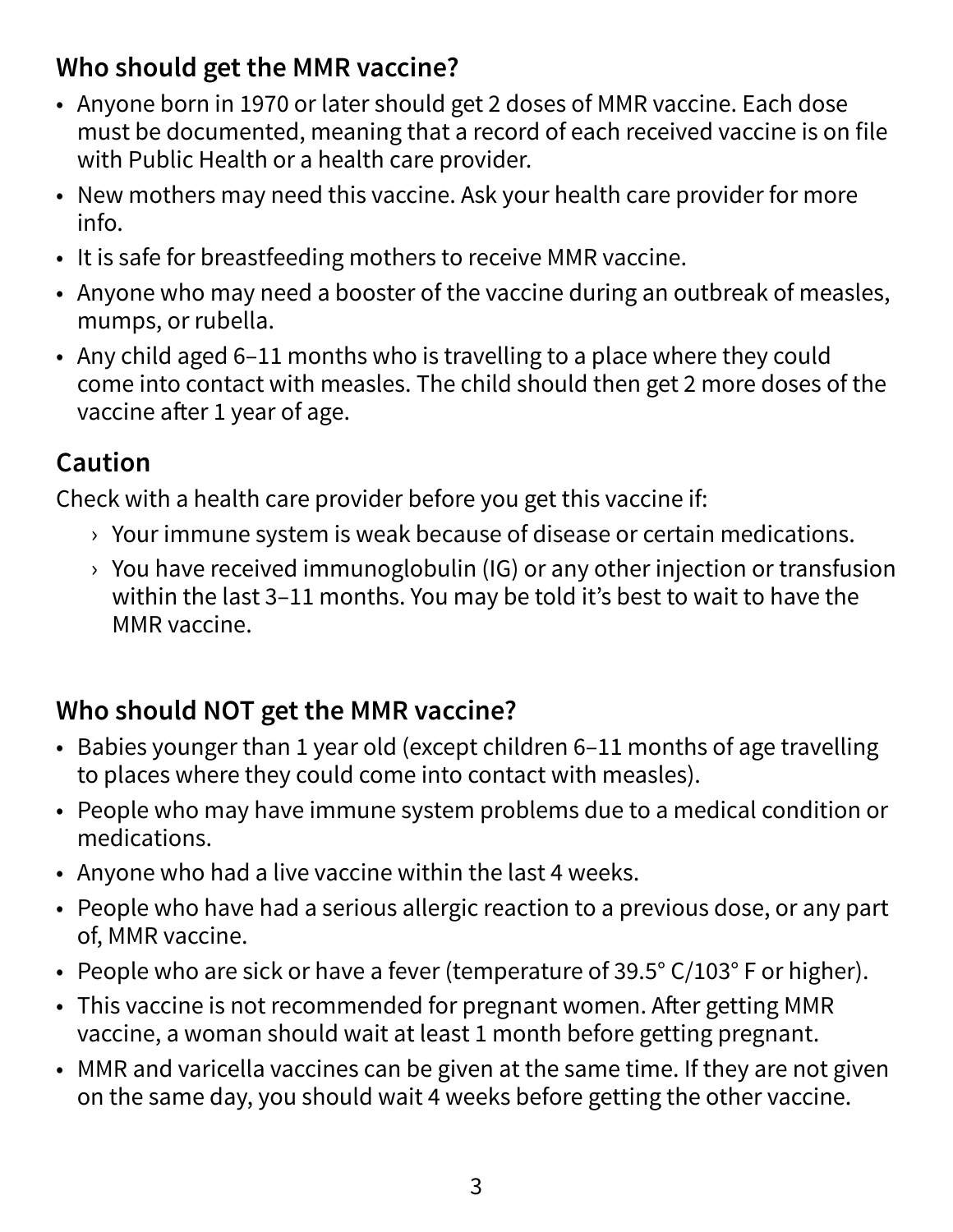#### **What happens after getting the MMR vaccine?**

• You and/or your child should stay in the clinic for at least 15 minutes in case of any reactions. As with any vaccine, there is a slight chance that there could be a more serious reaction.

#### **What are the possible side effects of MMR vaccine?**

- Common side effects:
	- $\rightarrow$  Redness, swelling and pain at the injection site.
	- › A fever, rash, sore throat, and headache. These symptoms may happen about 5 to 12 days after getting the vaccine and may last for 1 to 2 days.
	- $\rightarrow$  Rarely, pain and/or swelling of the testicle(s) may happen.

Make sure you have acetaminophen or ibuprofen at home in case you or your child has a fever. Follow the instructions on the container. These medications should not be taken if you have certain medical conditions. Talk to your health care provider about your medical history before using either of these medications.

#### **What are the possible risks of MMR vaccine?**

- Some people faint before, during, or after immunization. If you tend to faint with immunizations, tell your health care provider before being immunized. Sitting or lying down for 15 minutes after immunization can help prevent fainting, or injuries caused by a fall. Tell your health care provider if you feel dizzy or have vision changes or ringing in the ears.
- About 5–15% of people with a higher risk of a reaction to the vaccine who get MMR vaccine will get a low-grade fever and/or a mild rash 7–12 days after vaccination. People who have this reaction are not infectious.

# **Call your health care provider if:**

- › You or your child have a fever for more than 24 hours.
- $\rightarrow$  You or your child have a temperature of 39.5° C/103° F or higher.
- › Your or your child's fever does not get better after taking acetaminophen or ibuprofen.
- › You or your child have seizures.
- › You or your child have other symptoms.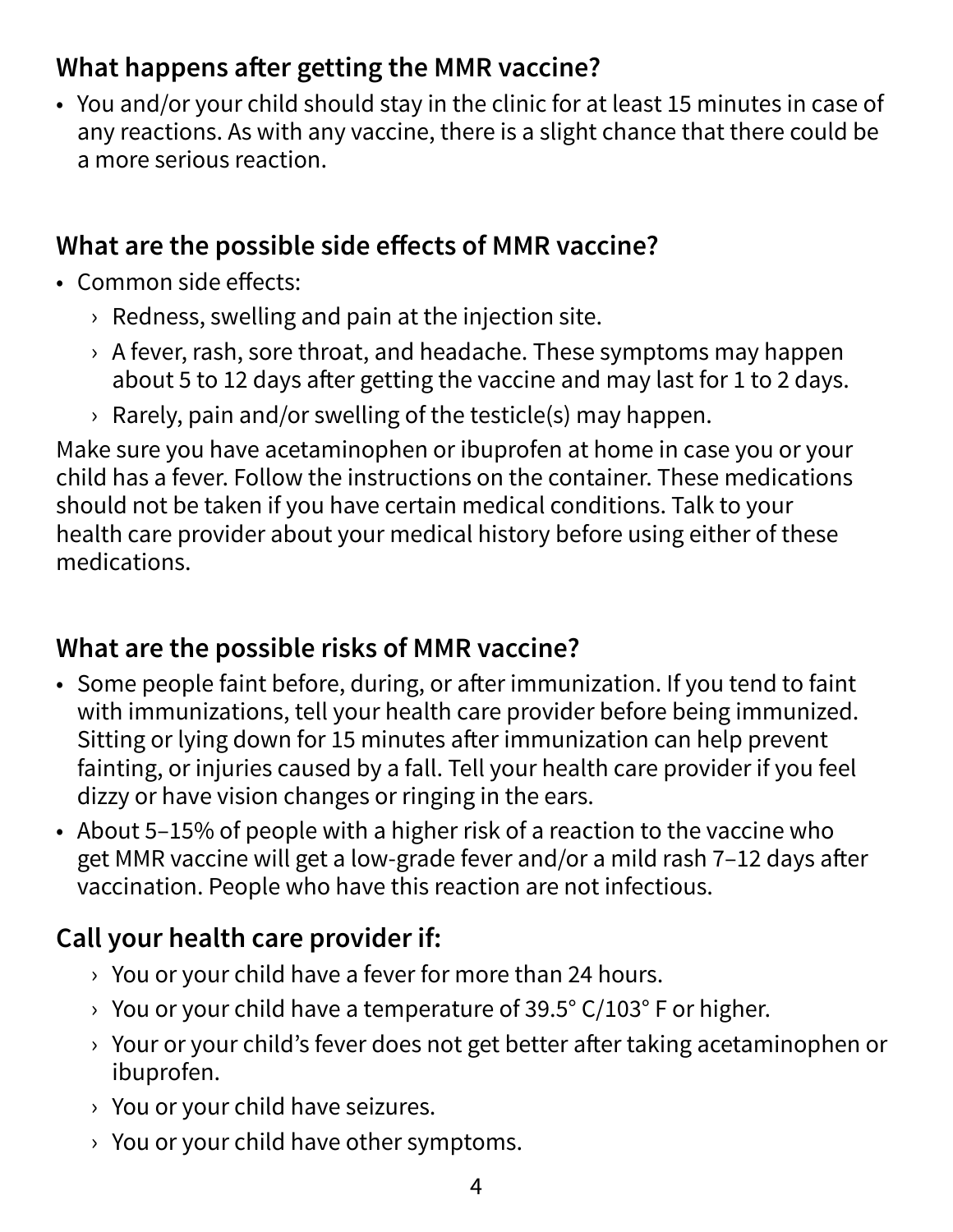**If you think the person who got the vaccine is having a severe allergic reaction (anaphylaxis), call 911 right away.**

#### **What if there is a severe allergic reaction?**

Severe allergic reactions to MMR vaccine are rare. If needed, your child's health care provider can give your child epinephrine ("epi pen") and will then call 911. Symptoms of a severe allergic reaction (anaphylaxis):

- › itchy skin or hives
- › sneezing
- › stuffy nose
- › flushed skin
- › trouble breathing
- $\rightarrow$  cramps or vomiting (throwing up)

- › watery eyes
- › coughing or wheezing
- › a fast heartbeat
- › dizziness or weakness
- › swelling of the face and throat

Symptoms usually start a few minutes after immunization, but may start up to a few hours after immunization.

# **Questions?**

If you have any questions about measles, mumps, or rubella, or MMR vaccine, please call Public Health (see list of offices here: www.nshealth.ca/public-healthoffices), or your health care provider.

#### **For more info on immunization, including the benefits and risks, visit:**

#### **Immunize Canada**

- › www.immunize.ca/diseases-vaccines
- › www.immunize.ca/parents

#### **The Public Health Agency of Canada**

› www.phac-aspc.gc.ca

#### **The Canadian Paediatric Society**

› www.cps.ca

#### **Immunization Action Coalition**

› www.immunize.org/handouts/discussing-vaccines-parents.asp

#### **811**

› https://811.novascotia.ca